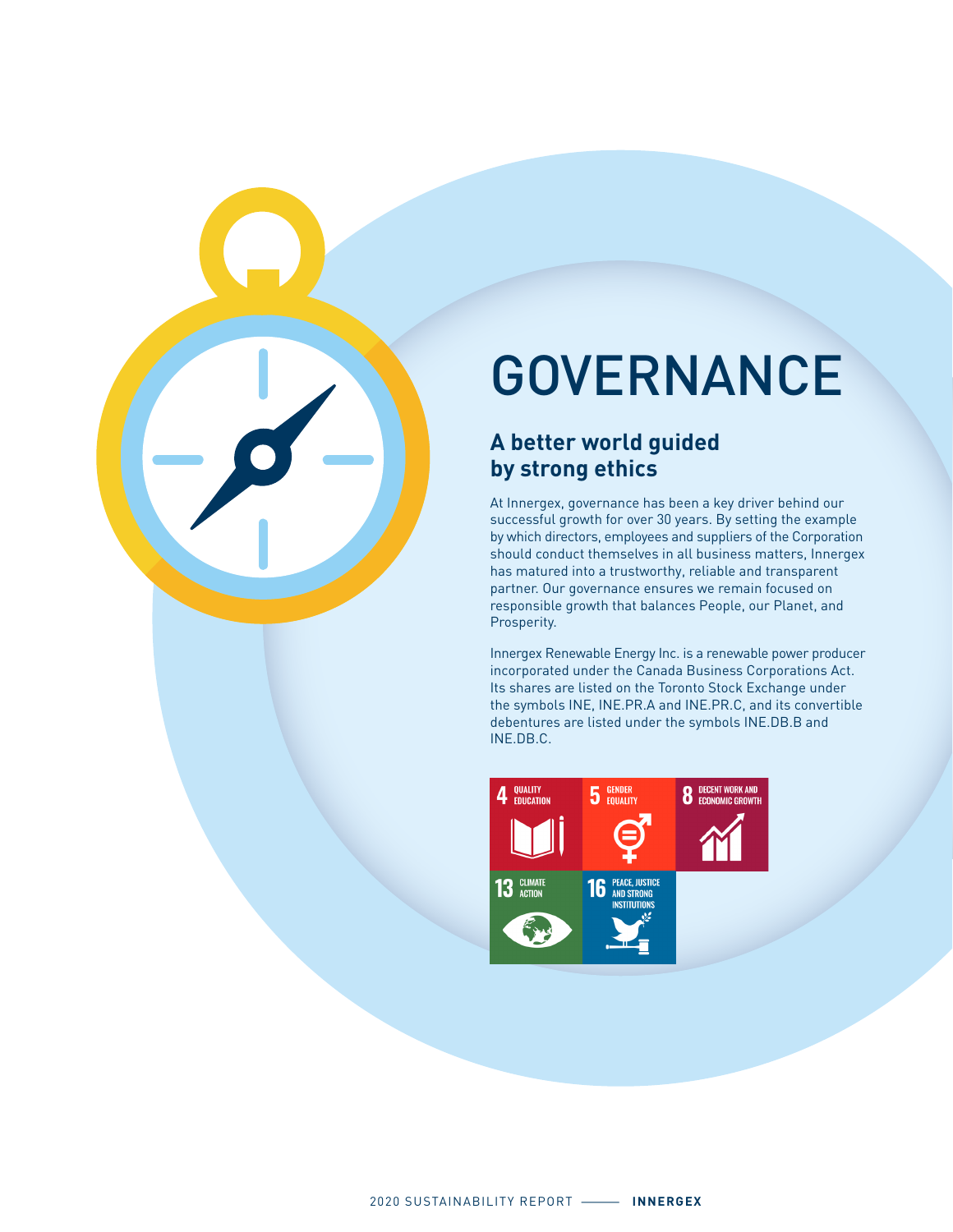# Board Composition

The Board of Directors oversees the management of the business and affairs of the Corporation with a view to taking into account, in particular, ethical and ESG considerations and shareholders' interests.

| - As at December 31 |          |                |                |          |      |                |                |      |                |
|---------------------|----------|----------------|----------------|----------|------|----------------|----------------|------|----------------|
|                     | 2020     |                |                |          | 2019 |                | 2018           |      |                |
|                     | Female   | Male           | Total          | Female   | Male | <b>Total</b>   | Female         | Male | <b>Total</b>   |
| Independent         | 3        | 6              | 9              | 3        | 5    | 8              | 2              | 5    | 7              |
| Non-Independent     | $\theta$ | $\overline{2}$ | 2 <sup>1</sup> | $\theta$ |      | 1 <sup>2</sup> | $\theta$       |      | 1 <sup>2</sup> |
| <b>Total</b>        | 3        | 8              | 11             | 3        | 6    | 9              | $\overline{2}$ | 6    | $8\phantom{1}$ |
| <b>Average Age</b>  | 58.3     | 63.3           | 62.0           | 58.0     | 64.0 | 62.2           | 55.0           | 63.6 | 61.5           |

1 There are two non-independent members including the President and Chief Executive Officer of the Corporation. <sup>2</sup> There is one non-independent member, the President and Chief Executive Officer of the Corporation.

**Gender Diversity** 3 of 9 independent (9 directors are women



**Independence** 9 of 11 directors are independent

**Average tenure** of all Board members combined on December 31, 2020 was

#### $4.61<sup>1</sup>$  years

<sup>1</sup> Excluding Michel Letellier

| <b>Board Remuneration</b><br>- As at December 31 |                      |
|--------------------------------------------------|----------------------|
| <b>COMPENSATION</b>                              | 2020                 |
| <b>Directors' Base Compensation</b>              | 87,0001              |
| <b>Chair of the Board</b>                        | 190,000 <sup>2</sup> |
| Vice-Chair of the Board <sup>3</sup>             | 10,000               |
| <b>Chair of the Governance Committee</b>         | 22,000               |
| <b>Chair of the Human Resources Committee</b>    | 22,000               |
| <b>Chair of the Audit Committee</b>              | 31,000               |
| <b>Committee Members - Audit</b>                 | 15,5004              |
| <b>Committee Members - Other</b>                 | 11,5004              |

1 These fees cover up to ten (10) Board meetings and all committee meetings held in the year. For Board meetings exceeding the ten (10) meetings threshold, an attendance fee of \$2,000 per meeting will be paid. 2

<sup>2</sup> All inclusive. No attendance fees or fees for other chair functions are paid to the Chair of the Board.

<sup>3</sup> A board member was appointed to the position of Vice-Chair of the Board effective January 1, 2020. The Board did not have a Vice-Chair prior to that date.

4 In the event that two significant committee meetings are added to those already scheduled on the regular calendar, the Governance Committee will decide and make the necessary recommendations to the Board on the possibility of paying the Directors an additional amount for their participation in subsequent meetings.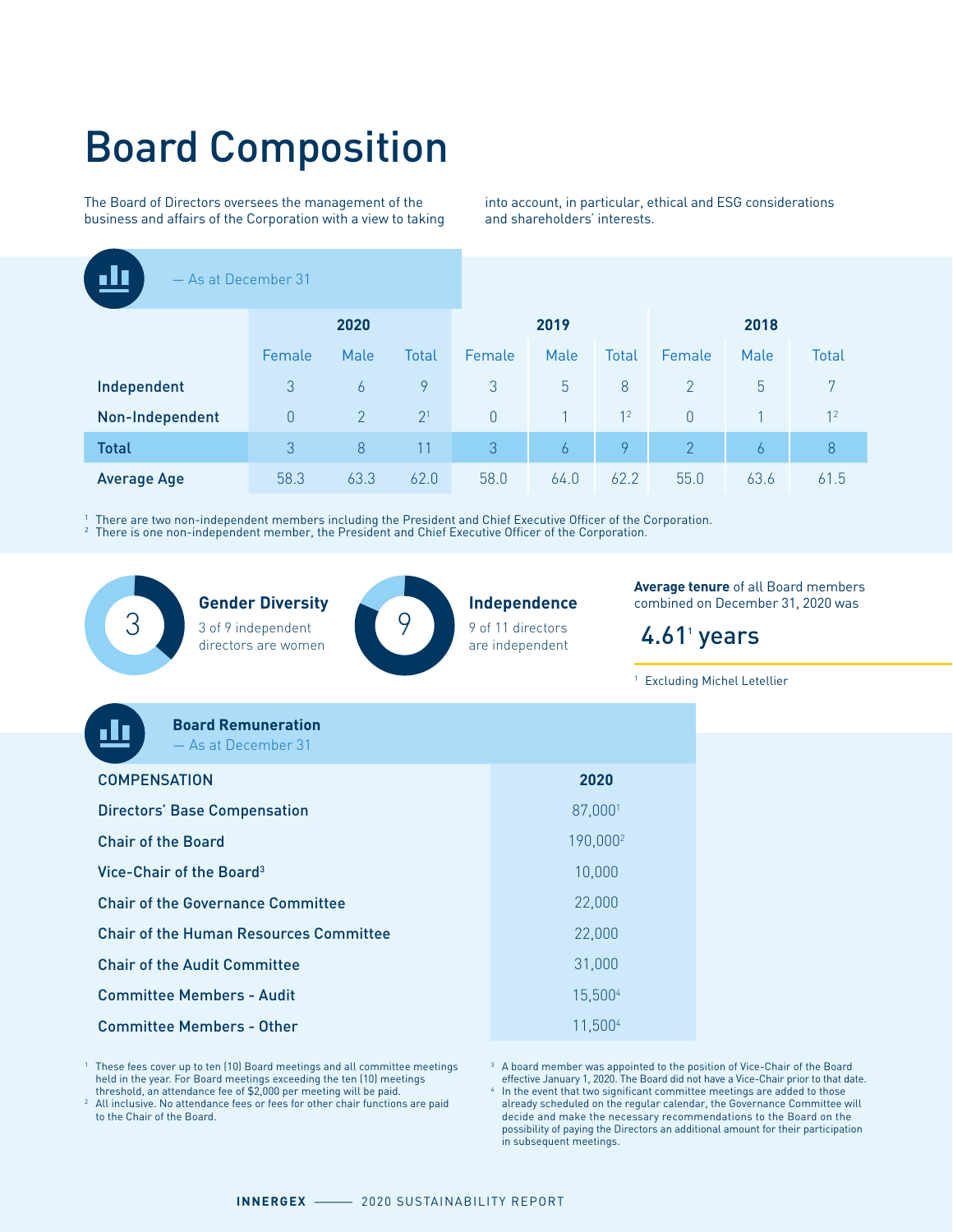# Governance Structure

At December 31, 2020, the Innergex Board of Directors was composed of eleven (11) members – nine (9) independent including the chair, and two non-independent, including the President and CEO of the Corporation. Three committees, each composed of independent members and chaired by experts in each committee's purview, provide ancillary advice and recommendations to the Board of Directors.



Innergex's governance practices are formalized through a series of Charters for the Board of Directors and each of its committees, and through a series of Policies for the Corporation.

#### **Audit Committee**

Oversees the compliance of the Corporation with respect to applicable governmental and other authorities' legislation and regulations pertaining to financial information disclosures including:

- maintaining a relationship with the external auditor
- overseeing financial information and public disclosures
- complaints regarding auditing matters
- reviewing and assessing management's program of risk assessment.

#### **Corporate Governance Committee**

Provides recommendations concerning corporate governance, board assessment and, together with the Chair of the Board, the selection of nominees for election to the Board, as well as:

- develop a set of corporate governance documents, including Code of Conduct, policies and procedures
- assess the Corporation's governance
- oversee and monitor the environmental, safety and corporate social responsibility vision and strategies
- identify, recruit and recommend nominees for election as directors
- review the Board and its Committees' compensation
- oversee the assessment of the Board, its Chair, its committees and individual members.

#### **Human Resources Committee**

Oversees Management's succession planning by reviewing the progress, examining any gaps in the succession plan, reviewing the development plan of each identified potential successor, and considering different scenarios to efficiently address any emergency replacement events. The committee also:

- reviews the succession plan
- identifies qualified internal candidates for filling potential future openings in key positions
- evaluates compensation matters for senior management

**Board and Committee Meetings** — As at December 31

|                  | 2020                  |            |                       | 2019       | 2018                  |            |  |
|------------------|-----------------------|------------|-----------------------|------------|-----------------------|------------|--|
| <b>TYPE</b>      | Number<br>of meetings | Attendance | Number<br>of meetings | Attendance | Number<br>of meetings | Attendance |  |
| <b>Board</b>     | 10                    | 100%       | 8                     | 98.6%      | 8                     | $100\%$    |  |
| <b>Committee</b> | 14                    | 100%       | 13                    | 98.3%      |                       | 1በበ%       |  |



The **combined attendance** at Board and Committee meetings was **100%** in 2020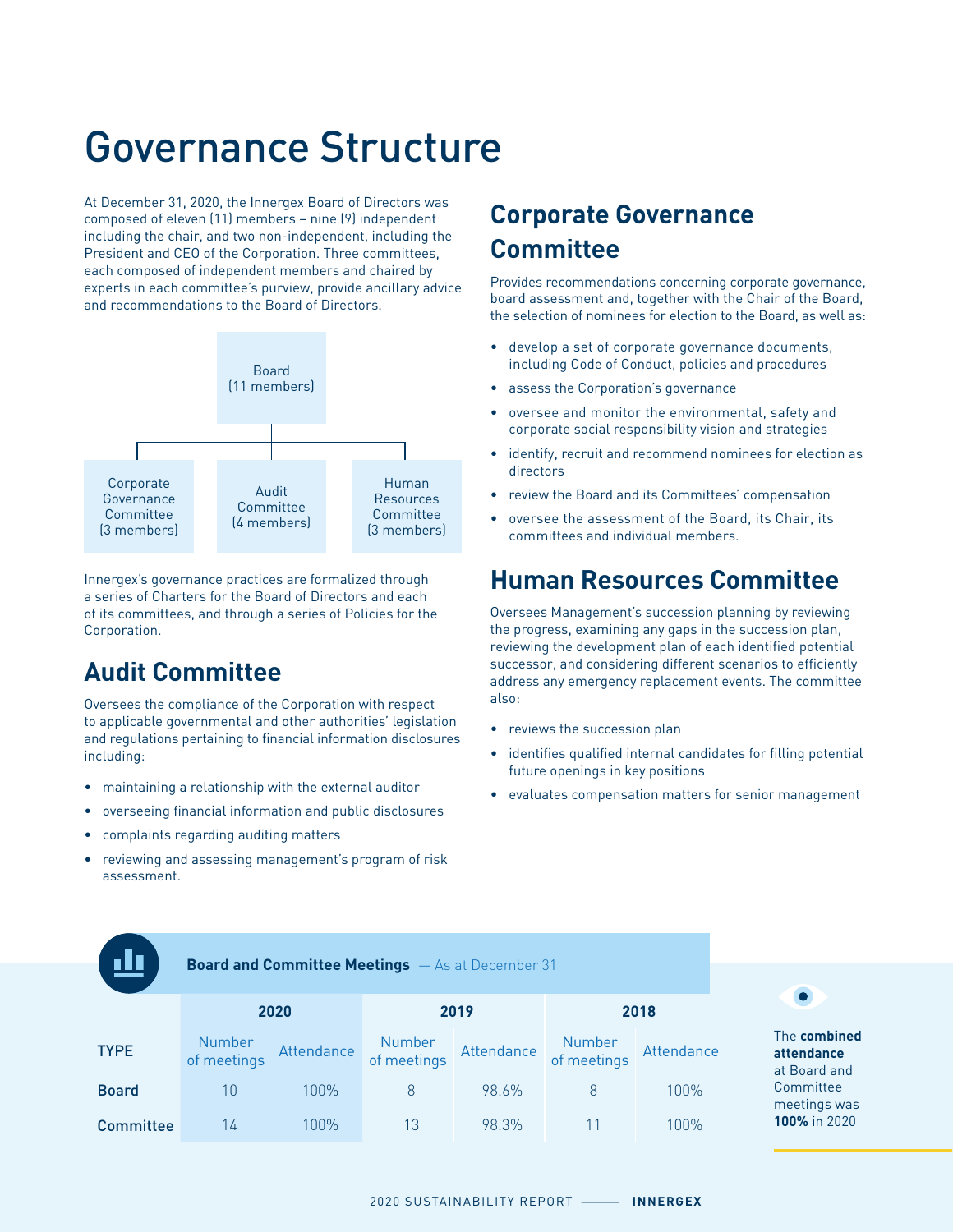#### **Board Skills Matrix**

The Governance Committee ensures that the skills required to oversee and grow the Corporation with good governance are found in all board members. Board members are not only selected based on their good business judgment, demonstrated experience, adherence to the highest levels of Corporate Social Responsibility, high level of integrity, honesty, and firm commitment to the interests of the Corporation, but also for the diverse and extensive skills they bring to the table.

The Board is composed of professionals who bring a wide array of skills and expertise to oversee the growth of the Corporation, guide management, and manage the risks the Corporation is facing.

The Skills Matrix identifies the key skills and areas of strength that are important to bring to the table. The ESG Criteria define Board or management experience in, or understanding of, environmental policies, managing and evaluating environmental risks (for the Environment criteria); relationships with employees, communities and partners (for the Social criteria); and governance/corporate responsibility practices with a public company or other major organization, particularly a culture of accountability and transparency (for the Governance criteria).

Board members must have an appropriate mix of skills, knowledge and experience in business and an understanding of the geographical areas in which the Corporation operates including:

| Renewable Power Industry       | Legal                                                    | Mergers and Acquisitions             |
|--------------------------------|----------------------------------------------------------|--------------------------------------|
| Accounting / Audit / Financial | <b>Health and Safety</b>                                 | <b>Strategic Planning</b>            |
| HR / Compensation              | Operations / Maintenance /<br>Construction / Engineering | <b>Public Affairs and Regulatory</b> |
| <b>ESG Criteria</b>            | Investment / Financing                                   |                                      |

The matrix is reviewed annually and used by the Board as an additional tool to review the appropriateness of the composition of the Board, identify gaps, and review potential new candidates for appointment to the Board.

#### **Board Member Training**

New directors attend orientation and training sessions provided by various members of senior management. They are provided with extensive information on the Corporation's business, its strategic and operational business plans, corporate objectives, operating performance, corporate governance philosophy and financial position. The Board further ensures that nominees for new directors fully understand the role of the Board and its Committees and the contributions that individual directors are expected to make.

Members of the Board conduct their duties by remaining constantly informed of emerging and evolving issues, opportunities and risks not only within the industry but with any regulatory changes that pertain to our business. As such, they are routinely provided with continuing educational tools and resources to ensure they are ready for the most thoughtful and diligent decision-making process and are equipped to anticipate and manage risks to ensure the Corporation can continue to generate sustainable, long-term returns.

In 2020, Board members were provided with the following continuing education activities:

- Presentation on Corporate Governance recent developments and trends
- Presentation on Batteries
- Update on Directors' and Officers' Duties in Uncertain Times
- Presentation on Hydrogen and Storage
- Presentation on Power Marketing

The Corporation also subscribes to a global membership for the Board with the Institute of Corporate Directors. This membership ensures that the Corporations' directors benefit from and have access to quality up-to-date information, tools and training on corporate governance issues.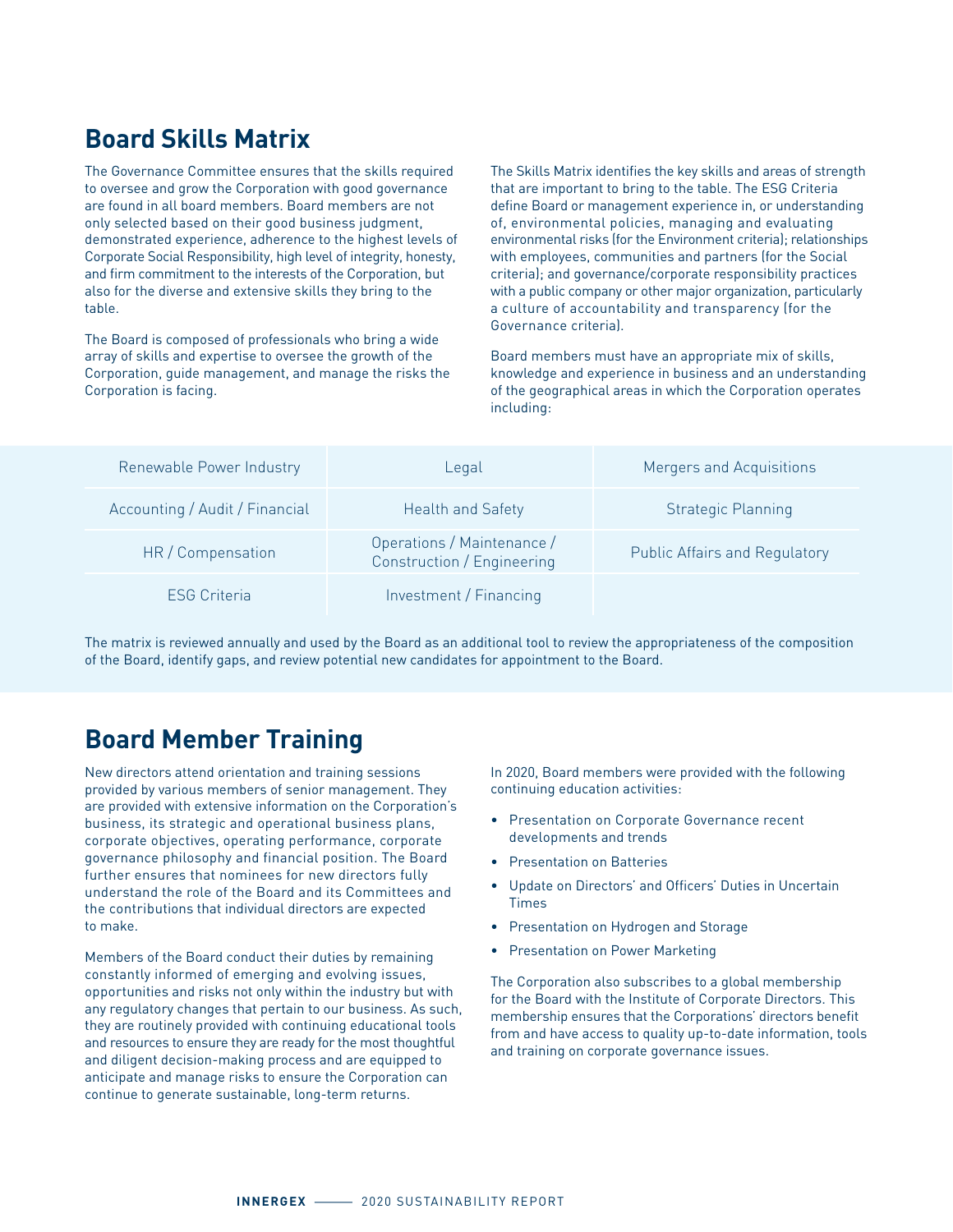# Ethical standards

The Code of Conduct ensures that Innergex's reputation for integrity and good corporate citizenship is maintained through adherence to high ethical standards, sets the standard for acceptable behaviour, and provides guidance as to our expectations for all employees, consultants, members of the Board of Directors and others when representing the Corporation. Innergex revises and updates its Code of Conduct on a regular basis (most recent update November 2020), and requires yearly recommitment to its contents by all permanent and part-time employees, Board members and regular contractors following a mandatory annual training covering, among others, anti-bribery and anti-corruption practices, ethical standards, workplace environment free of harassment, violence and bullying, safeguard and promotion of human rights and whistleblowing policies.



**100%** of employees signed the Code of Conduct annual confirmation form reaffirming their commitment to uphold its standards

#### **Human Rights**

Innergex takes its commitment to conducting business in a responsible manner very seriously. We promote and encourage our core values and require that all executive decisions and employee conduct comply with applicable laws on fundamental human rights. We actively raise awareness and hold information sessions for employees on our Code of Conduct, policies, guidelines, and statements. Innergex also encourages the reporting of any incidents that violate any internal policies while offering access to legal consultation services as part of the employee benefits package. According to Innergex's corporate culture, we are committed to legal and regulatory compliance and we recognize our employees' right to the Freedom of Association and the Right to Collective Bargaining as per ILO Conventions C87, C98, C135, or similar international texts on union rights. However, none of the employees of Innergex have expressed the desire to join a union to date.

Innergex is committed to respecting human rights in all aspects of its activities and irrespective of the geographical location where it conducts business. We require that all directors, management, employees and third parties acting for or on behalf of the Corporation ("Innergex Team Members") comply with the requirements laid out in this statement in all aspects of our business, including procurement, decision-making, management and operations. When seeking to enter into an agreement for the supply of goods or services, Innergex requires the other party's representatives to commit to complying with the terms of our Statement from their representatives. No violation of human rights will be tolerated by or within Innergex, and we condemn all forms of harassment, intolerance and abuse.

Our policy acknowledges that we all have a responsibility and part to play in ensuring all stakeholders are treated with dignity and respect. Innergex supports the principles contained in:

- [The Universal Declaration of Human Rights](https://www.un.org/en/universal-declaration-human-rights/)**;**
- [The International Covenant on Civil and Political Rights](https://www.ohchr.org/en/professionalinterest/pages/ccpr.aspx);

[The International Covenant on Economic, Social and](https://www.ohchr.org/en/professionalinterest/pages/cescr.aspx) [Cultural Rights;](https://www.ohchr.org/en/professionalinterest/pages/cescr.aspx) and

• [The International Labour Organization's Declaration on](https://www.ilo.org/declaration/lang--en/index.htm)  [Fundamental Principles and Rights at Work](https://www.ilo.org/declaration/lang--en/index.htm).

Innergex is a signatory to the [Solar Industry Forced Labor](https://www.seia.org/sites/default/files/Solar%20Industry%20Forced%20Labor%20Prevention%20Pledge%20Signatories.pdf)  [Prevention Pledge](https://www.seia.org/sites/default/files/Solar%20Industry%20Forced%20Labor%20Prevention%20Pledge%20Signatories.pdf) which opposes the use of forced labour within the solar supply chain. We are committed to helping ensure that the solar supply chain is free of forced labour, and to raising awareness within the industry on this important issue. To assist in these efforts, we support the development of an industry-led solar supply chain traceability protocol as a tool for identifying the source of primary raw materials and inputs and tracking their incorporation into finished products, including solar modules.

#### **Incident Management**

Innergex believes that every employee shall be free, without fear of retaliation, to make known allegations of improper or unethical behaviour in a safe environment. In line with the **Whistle-Blowing Policy**, misconduct that an employee reasonably believes to be evidence of a breach of legislation or material irregularities such as criminal offences, unethical behaviour, danger to health or safety, violation of human rights, or financial or non-financial impropriety or fraud is expected to be reported.

Innergex offers its employees EthicsPoint, a comprehensive and confidential online reporting tool that enables them to safely communicate issues and concerns associated with unethical or illegal activities with management or the Board of Directors while maintaining anonymity and confidentiality if desired. Innergex will take all necessary steps in order to protect the interests of all concerned persons who report a breach in good faith.

|                                | 2020   |
|--------------------------------|--------|
| <b>Cases reported</b>          | n      |
| Cases resolved                 | $\Box$ |
| <b>Actions taken</b>           | n      |
| <b>Human Rights complaints</b> |        |